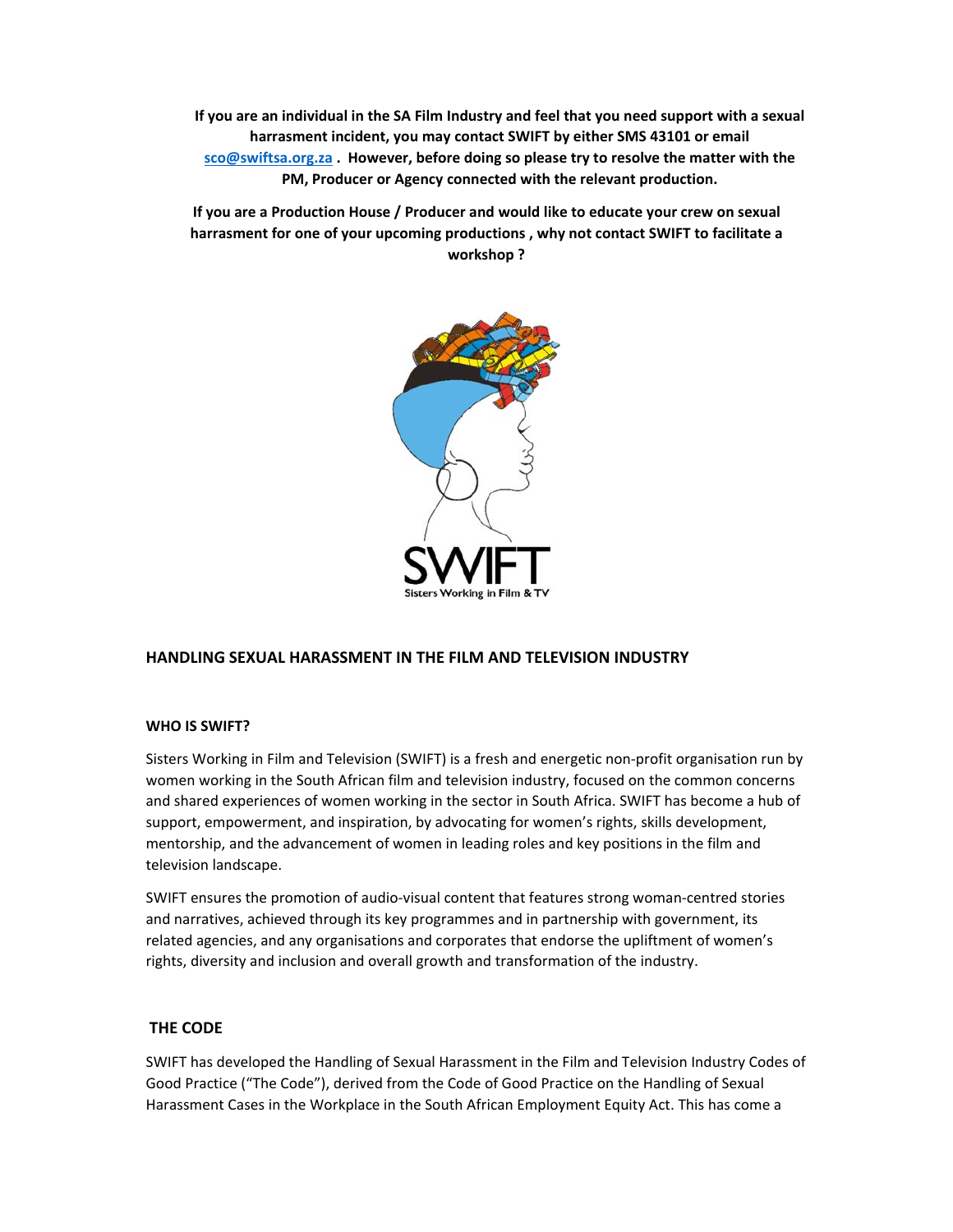long way in assisting the industry in dealing with matters relating to GBV, specifically sexual harassment in the workplace. This is achieved through customised training and engagement of SWIFT's Safety Contact Officers, who are independent facilitators that unpack The Code and assist production houses, and anyone who may experience, or feel violated and require profession support and confidential intervention.

The Code explains what sexual harassment is and outlines the role and responsibility of the production company and employers in the audio‐visual industry to provide a safe, respectful, and inclusive workplace, and what should happen in the event of a complaint.

The Code provides protection against sexual harassment for all workers, independent contractors, clients and service providers, suppliers and therefore covers freelancers as well as employees – if the Code is adopted and included with all contracts.

By signing the Code both the employer and everyone in the production workspace acknowledges that each understands what sexual harassment is, and what the process will be if there is a complaint. SWIFT invites all production companies and employers to formally adopt the Code and include with every contract signed.

SWIFT strongly encourages production houses, broadcasters, and every service provider company that participates in the industry to take a stand as good corporate citizens, against any form of Gender Based Violence in the workplace.

### **THE SWIFT SAFETY CONTACT OFFICER (SCO) PROGRAMME**

How Can You take the next step?

Producers: Hire a SCO for your production to help guide you through a safe working environment for all.

The SCO programme provides an impartial service to the industry and is managed by trained counselling professionals contracted by SWIFT but run independently to ensure confidentiality. SWIFT as an organisation is not directly involved in case matters and the outcomes of related cases.

Have you been sexually harassed, victimized or criticized for speaking up? Contact an SCO today to assist you in learning about your rights and what processes are available to you

#### **WHAT DOES THE SCO PROGRAMME ENTAIL?**

- Custodians of information and education about sexual harassment in the industry
- Training on The Code of Good Practice and on-site production support
- Preventative risk-management focused
- Trained to deal with sexual harassment investigations
- Trained in understanding the legal framework in dealing with related cases
- Private one of one consultation with affected individuals outside of the workplace
- Confidential support structure during case management process

### **LEARN MORE ABOUT THE CODE AND BOOKING OF THE SCO TRAINING PROGRAMME**